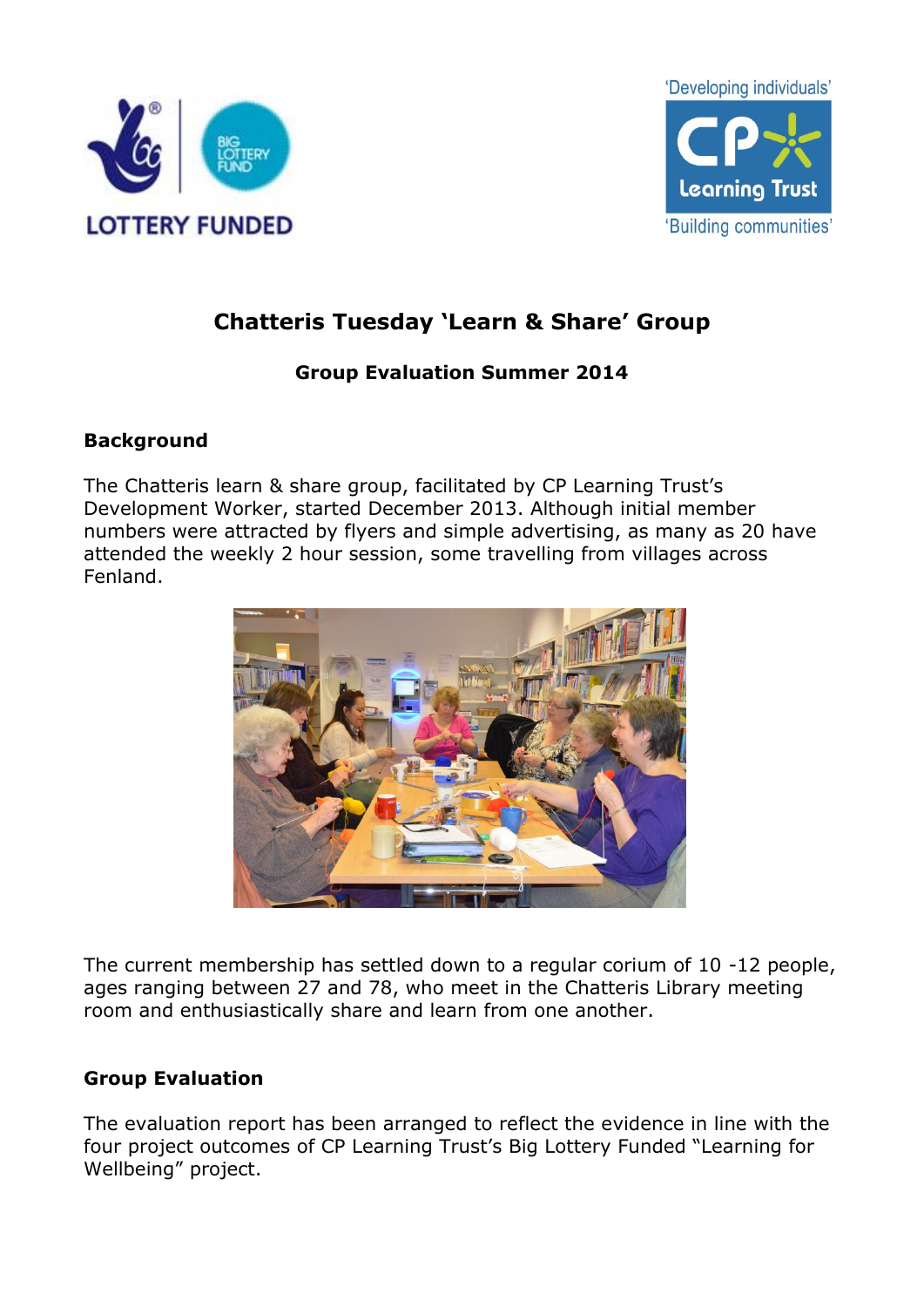**Outcome One** *(beneficiaries have improved confidence, aspiration and self-esteem and are more optimistic about their future).*

The majority of share and learn activities are identified naturally, it is common practice when welcoming someone new to ask what skills / learning experiences they would like to share. This simple act results in benefits for both the group and newcomer alike.

For the group it offers the opportunity to learn a new skill adding to their growing skill set, for someone new to see how easy and natural it is to contribute to several others wellbeing brings with it an enormous amount of satisfaction, this simple act has proved to be a really positive and immediate benefit for those joining, the majority of whom admitted they came with levels of low esteem.

**Outcome Two** *(beneficiaries have a greater sense of belonging, are treated fairly and with respect and more support for those where they live)*

One of the first impressions on meeting the group is the enthusiasm and closeness of its members, often all talking at once and eager to share what activities they have been involved with since their last meeting.

It is impressive to observe how a mixture of individuals all with different backgrounds and different reasons for attending have quite naturally gelled together, and how eagerly each has provided a contribution that has benefitted them as individuals and the group as a whole. The informality of the meeting occasion is regarded by attendees to be an essential ingredient.

Effective interaction is best achieved when numbers are about 10; however on the occasion when over 20 attended, the extra numbers were accommodated by positioning everyone in a horseshoe table arrangement rather than in groups on separate tables which may have had an isolating effect, another illustration of self empowerment from group members making things work!

Throughout the evaluation interview it was obvious to observe the infectious nature of those present and the importance given to the share and learn concept.

**Outcome Three** *(beneficiaries have increased basic and life skills and more informed regarding opportunities available to them, socially and economically).*

The group was asked to describe their share and learn experiences and a schedule of skills was presented see attached schedule May – September 2014. This schedule was produced by the group on the single occasion that there was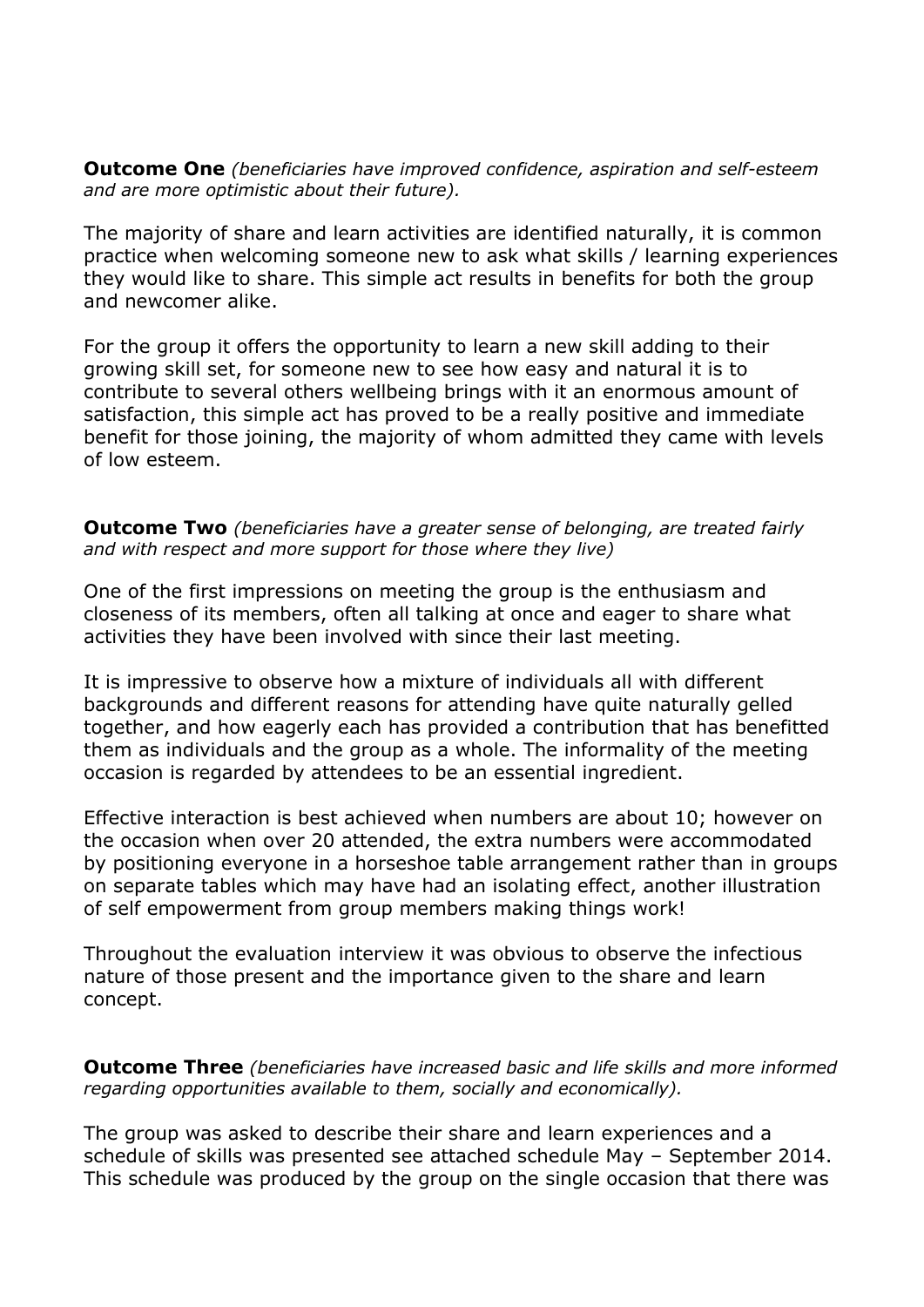no facilitator in attendance, in a mood of self-reliance attendees decided to produce a plan of activities which they remain committed to.

Forward planning using the aforementioned schedule provides members with enough time to prepare for their respective sessions and source the materials they require.

**Outcome Four** *(beneficiary volunteers are positively engaged in the community, there are more active citizens and an overall improved sense of community).*

Evidence of the resourcefulness of the group and how they engage with the local community is illustrated by the sourcing of materials from local retailers, whose generous donations reflect strong support for the group. In turn the group have donated numerous craft items to a range of local charity organisations. It was also evident that at the end of the meeting all those attending left bolstered by another enjoyable meeting and keen to communicate their high levels of satisfaction and fulfilment to friends and family.

## **Room for improvement**

Reaction to a request for any areas of improvement didn't highlight any significant comments other than when advertising for new members the group warmed to the idea of using a case study format; to showcase the group's activity and believed it important to use personal comments from a selection of members. A general view was expressed not to refer to the group as 'drop in' instead better to use the term 'learn and share' which is thought to be much more appropriate and less likely to give the wrong impression.

### **Individual interviews**

### **Marilyn**

Marilyn joined the group having endured a period of illness which resulted in having to give up a high profile career, and the recent bereavement of both parents. Her confidence was very low and her self-worth was a major concern and completely at odds to the senior management role that she held for many years. Joining proved to be a leap of faith for Marilyn but was rewarded with an almost instant level of fulfilment from fellow group members many of whom shared her same levels of anxiety, fitting in proved to be a surprisingly easy task.

Long forgotten hobbies and skills were soon resurrected and shared with the group during the following months. Her attendance at the interview meeting was so important to her that she interrupted a family holiday to be present.